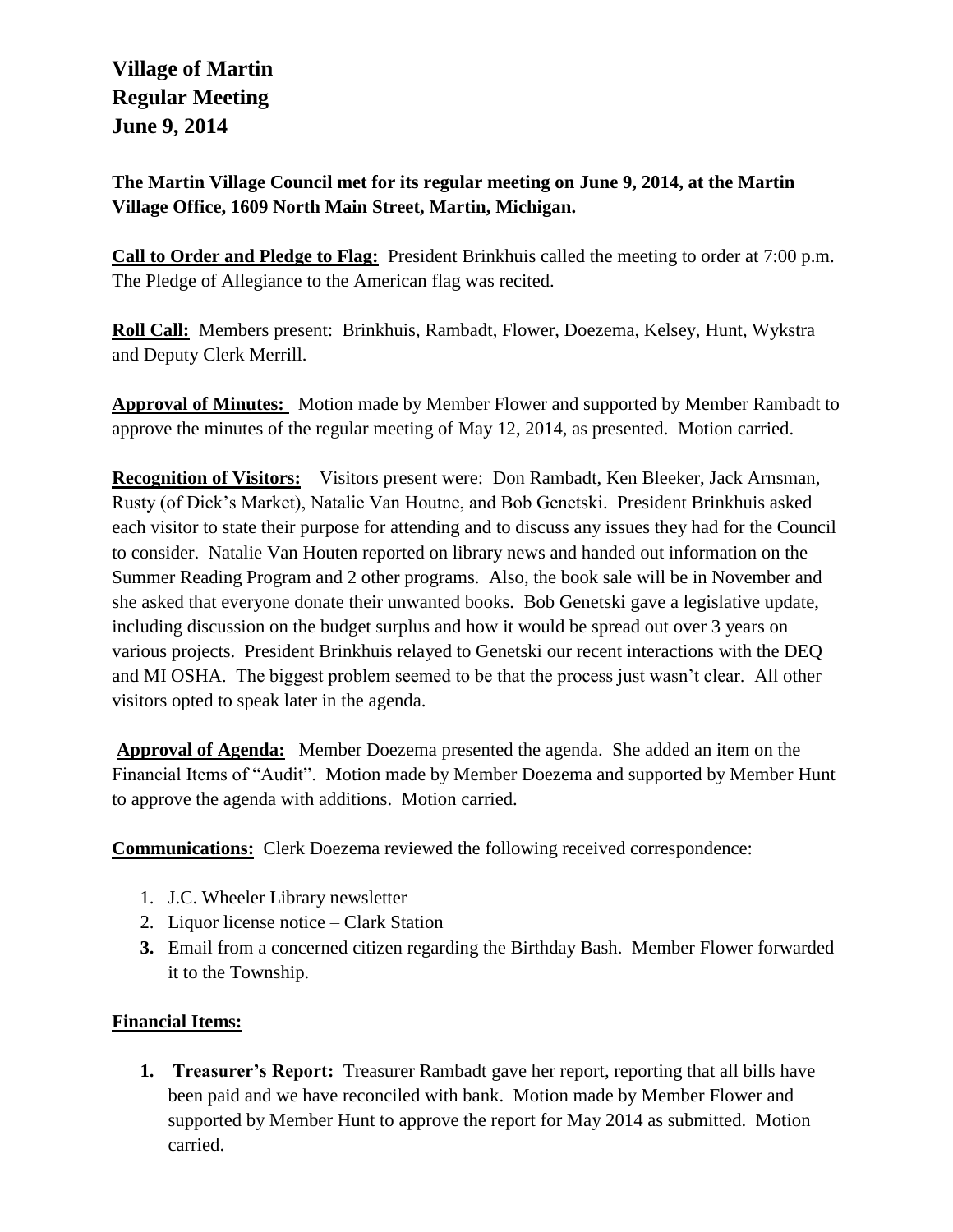- **2. Payment of Bills:** The bills were reviewed by Deputy Clerk Merrill. Many bills were paid prior to the meeting, to ensure payment by due date. Motion made by Member Doezema and supported by Member Rambadt to pay the bills and any forthcoming utility bills. Motion carried.
- **3. 2014 Property Tax Resolution:** Member Doezema presented Resolution 2014-6-3, for the 2014 Property Tax Resolution. Motion made by Member Doezema and supported by Member Rambadt to adopt Resolution 2014-6-3. Roll call vote: Brinkhuis – yes, Rambadt – yes, Kelsey – yes, Wykstra – yes, Flower – yes, Hunt – yes, Doezema – yes. Absent – none. Nays – none. Motion carried and resolution adopted.
- **4. Audit:** Member Doezema reminded the Council that the auditors will be on site starting Wednesday, June 18 and staying through the week. While they are here, they will assist the Clerk in resolving the "due to/due from" accounts. Motion by Member Doezema and supported by Member Hunt to clear out the due to/due from accounts up to March 31, 2014. Motion carried.

### **Department Updates/Reports:**

.

- **1. Public Safety:** President Brinkhuis reported that the mounted division was here briefly for B93 Bash. Very few problems this year and traffic was fine. Member Flower reported that he got the agreement in the mail for the traffic signal maintenance contract.
- **2. Public Works:** Member Wykstra reported that the repairs to the tractor bucket will be \$720. Motion by Member Wykstra and supported by Member Hunt to repair/rebuild the bucket. Motion carried. Member Wykstra further reported that some lights in the water tower aren't working. President Brinkhuis added that some lights outside aren't working either. Member Wykstra and DPW Eichler will look into it. Member Doezema reported on 3 trees that appear dead and need to be cut (near Kelsey on Chalmers and on the edge of the water tower parking lot). Member Wykstra will look into it.
- **3. Streets:** Member Wykstra reported that there are issues with the lines put on the road using tape. He will contact the company to fix them. Member Kelsey questioned why we didn't do the east/west roads when we did the Main St. resurfacing. Discussion followed on the MDOT schedule and why it works the way it does.
- **4. Sewer/Water:** Member Flower reported that his new computer is working fine. He also sent out letters on backflow preventers and 2 got returned. President Brinkhuis will hand deliver the Hildebrand letter. Shine Auto Wash is at the end of their 30 day shut off notice tomorrow. A 10 day notice will go out on Wednesday, with shut off likely June 22. Discussion on Shine Auto Wash and that they need to have their backflow preventer and their by-pass inspected. This will all be included in their next letter. Member Flower further reported on the State Chemical trial period. BODs are down. We will have Tom Rook review the data, discuss it with Plainwell, and make a decision in July.